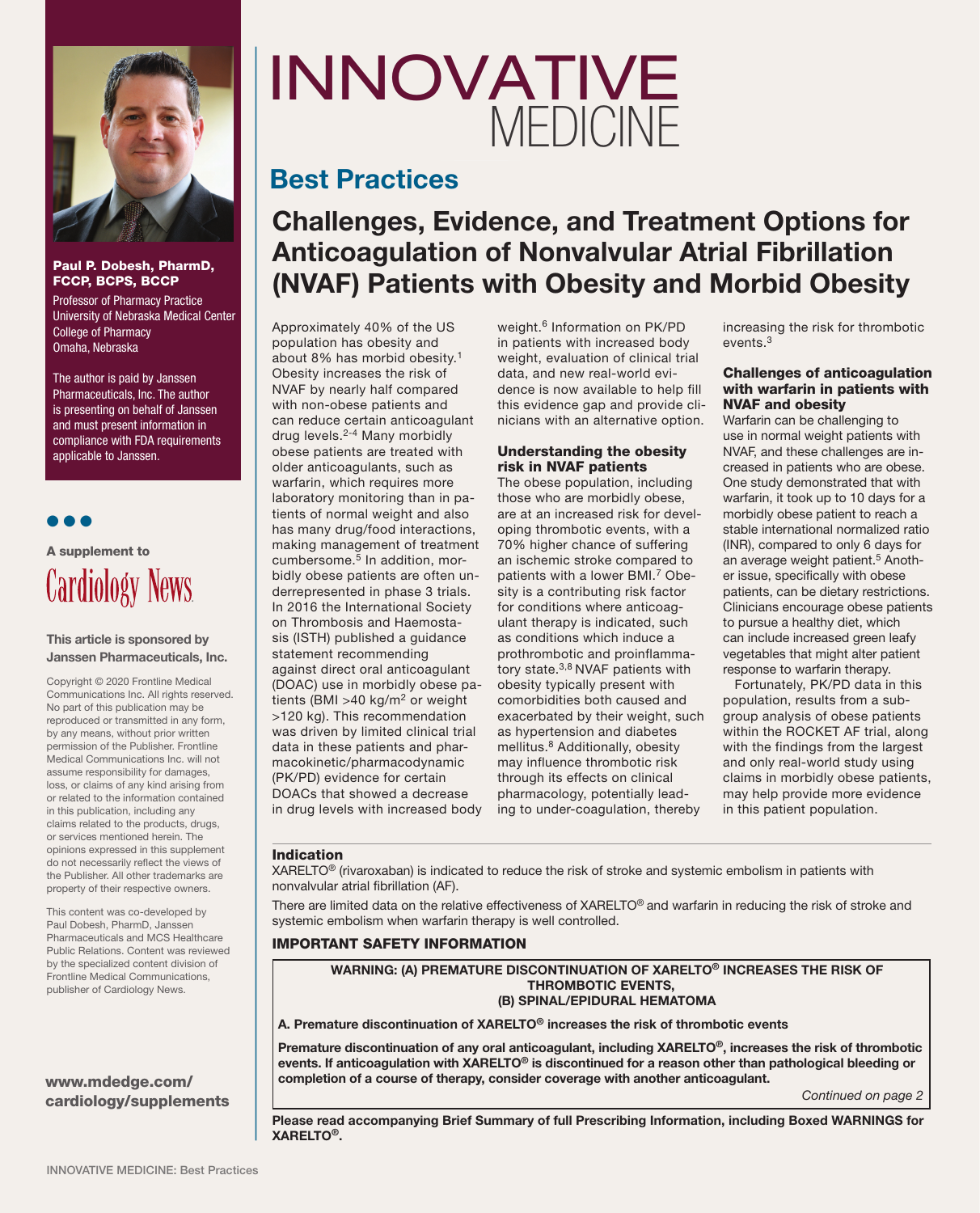#### Evidence for DOAC use in NVAF patients with obesity *PK/PD data*

Kubitza et al conducted a randomized, placebo-controlled study in healthy subjects to evaluate the effect of extreme body weight (≤50 kg and >120 kg) compared to subjects of normal weight (70–80 kg) on the safety, tolerability, PK, and PD of rivaroxaban 10 mg. Twelve patients in the rivaroxaban subgroup reported mild or moderate treatment-emergent adverse events (AEs) and no AEs were reported in the placebo group. Its peak serum concentration was unaffected in subjects >120 kg (149 mcg/L) compared to those of normal body weight (143 mcg/L). The area under the curve was also unaffected by increased body weight (1,029 mcg•h/L for normal weight and 1,155 mcg•h/L for >120 kg). There was no difference in peak serum concentration or total drug exposure in obese patients compared to normal weight patients.9 Upreti and associates conducted an open label, parallel group study of apixaban to measure the PK and PD impact in healthy subjects with extremes in body weight (≤50 kg and ≥120 kg) compared to patients with normal body weight (65-85 kg). The investigators found a 31% reduction (90% confidence interval [CI]: 18–41%) in peak concentration (144 ng/mL vs 207 ng/mL), 23% reduction (90% CI: 9–35%) in area under the curve (1,561 ng•mL/hr vs 2,024 ng•mL/hr), and a 34% reduction in peak anti-Xa activity (1.85 IU•mL vs 2.79 IU•mL) in patients weighing ≥120 kg compared to subjects with normal body weight.<sup>4</sup>

#### *ROCKET AF trial subgroup analysis*

ROCKET AF is a blinded, doubledummy, randomized, controlled study in which 14,264 patients with NVAF at moderate-to-high risk for stroke were assigned to a 20 mg daily dose of rivaroxaban or dose-adjusted warfarin. In the ROCKET AF trial, 37% of enrolled patients were qualified as being obese. These obese patients in a subgroup analysis of the ROCKET AF trial demonstrated a 31% relative risk reduction of stroke or systemic embolism (SE) compared to normal weight patients. This analysis combined rivaroxaban and warfarin into one subgroup; but a similar trend was shown with rivaroxaban alone and warfarin alone suggesting that obese patients experienced lower rates of stroke regardless of treatment with rivaroxaban or dose-adjusted warfarin.10 While there was no significant difference in the rates of major bleeding between the rivaroxaban and warfarin groups (3.6% and 3.4% respectively), rates of intracranial hemorrhage were lower in the rivaroxaban group than in the warfarin group (0.5% vs 0.7% per year). Major bleeding from a gastrointestinal site was more common in the rivaroxaban group (3.2%) compared to events in the warfarin group (2.2%).<sup>11</sup> These safety results were consistent regardless of the weight of the patient. Overall, these findings provide clinicians with evidence of the utility of rivaroxaban in patients with NVAF and obesity.

#### *Real-world evidence study*

Rivaroxaban was also studied in the largest and only real-world claims analysis (n=7,126) of patients with NVAF and morbid obesity. This real-world study used data from 2 US healthcare claims databases to identify patients initiating treatment with rivaroxaban or warfarin, who had an atrial fibrillation diagnosis plus a diagnostic code for morbid obesity or BMI ≥40 kg/m<sup>2</sup>. Rivaroxaban and warfarin patients were 1:1 propensity score matched, and a total of 3,563 matched pairs of morbidly obese NVAF patients treated with rivaroxaban or warfarin were identified. Conditional logistic regression was used to compare stroke/SE and major bleeding risk, and generalized linear models were used to compare healthcare resource utilization and costs.

The authors of this study found that morbidly obese patients treated with rivaroxaban had a comparable risk of stroke/SE (1.5% vs 1.7%) and major bleeding (2.2% vs 2.7%) to those treated with warfarin. Once again, demonstrating comparable efficacy and safety with the use of fixed-dose rivaroxaban compared to adjusted-dose warfarin in morbidly obese patients. Interestingly, patients receiving rivaroxaban demonstrated a lower total healthcare resource utilization and costs. Total healthcare costs including medication costs per patient per year were significantly lower with rivaroxaban compared to warfarin (\$48,552 vs \$52,418). This difference was driven primarily by a lower hospitalization rate (50.2% vs 54.1%), shorter length of stay (7.5 vs 9.1 days), and less outpatient service utilization (86

vs 115 visits per patient per year) with rivaroxaban.<sup>12</sup>

As a reminder, morbidly obese patients tend to be treated with warfarin, which requires more laboratory monitoring than in those with normal weight, and morbidly obese patients are often underrepresented in phase  $3$  studies.<sup>5,6</sup> It is impactful to see results for these patients in a large RWE study. There are of course limitations to real-world studies that need to be considered. Data from these types of observational studies are retrospective and rely on accurate coding, and confounding cannot be completely accounted for despite propensity score matching. It should also be noted that using diagnostic codes to identify obesity may underestimate this population, however height and weight were not available in claims data to confirm BMI status.

#### Summary

With the PK/PD data in patients weighing >120 kg, the ROCKET AF trial obesity subgroup analysis, and new real-world evidence in patients with NVAF and morbid obesity, rivaroxaban demonstrates consistent drug concentration, a demonstrated efficacy and safety profile, as well as a reduction in healthcare resources utilized and costs. In light of the aforementioned datasets, it is time to reconsider the ISTH guidance recommending against DOAC use in NVAF patients with morbid obesity. In summary, based on the evidence reviewed, rivaroxaban can be an alternative to warfarin in patients with NVAF and obesity or morbid obesity.

#### IMPORTANT SAFETY INFORMATION (cont'd)

#### Boxed WARNING (cont'd)

#### B. Spinal/epidural hematoma

Epidural or spinal hematomas have occurred in patients treated with XARELTO® who are receiving neuraxial anesthesia or undergoing spinal puncture. These hematomas may result in long-term or permanent paralysis. Consider these risks when scheduling patients for spinal procedures. Factors that can increase the risk of developing epidural or spinal hematomas in these patients include:

- Use of indwelling epidural catheters
- Concomitant use of other drugs that affect hemostasis, such as non-steroidal anti-inflammatory drugs (NSAIDs), platelet inhibitors, other anticoagulants, *see* Drug Interactions
- A history of traumatic or repeated epidural or spinal punctures
- A history of spinal deformity or spinal surgery
- Optimal timing between the administration of XARELTO<sup>®</sup> and neuraxial procedures is not known

Monitor patients frequently for signs and symptoms of neurological impairment. If neurological compromise is noted, urgent treatment is necessary.

Consider the benefits and risks before neuraxial intervention in patients anticoagulated or to be anticoagulated for thromboprophylaxis.

Please read accompanying Brief Summary of full Prescribing Information, including Boxed WARNINGS for XARELTO®.

*Continued on page 3*

Challenges, Evidence, and Treatment Options for Anticoagulation of Nonvalvular Atrial Fibrillation (NVAF) Patients with Obesity and Morbid Obesity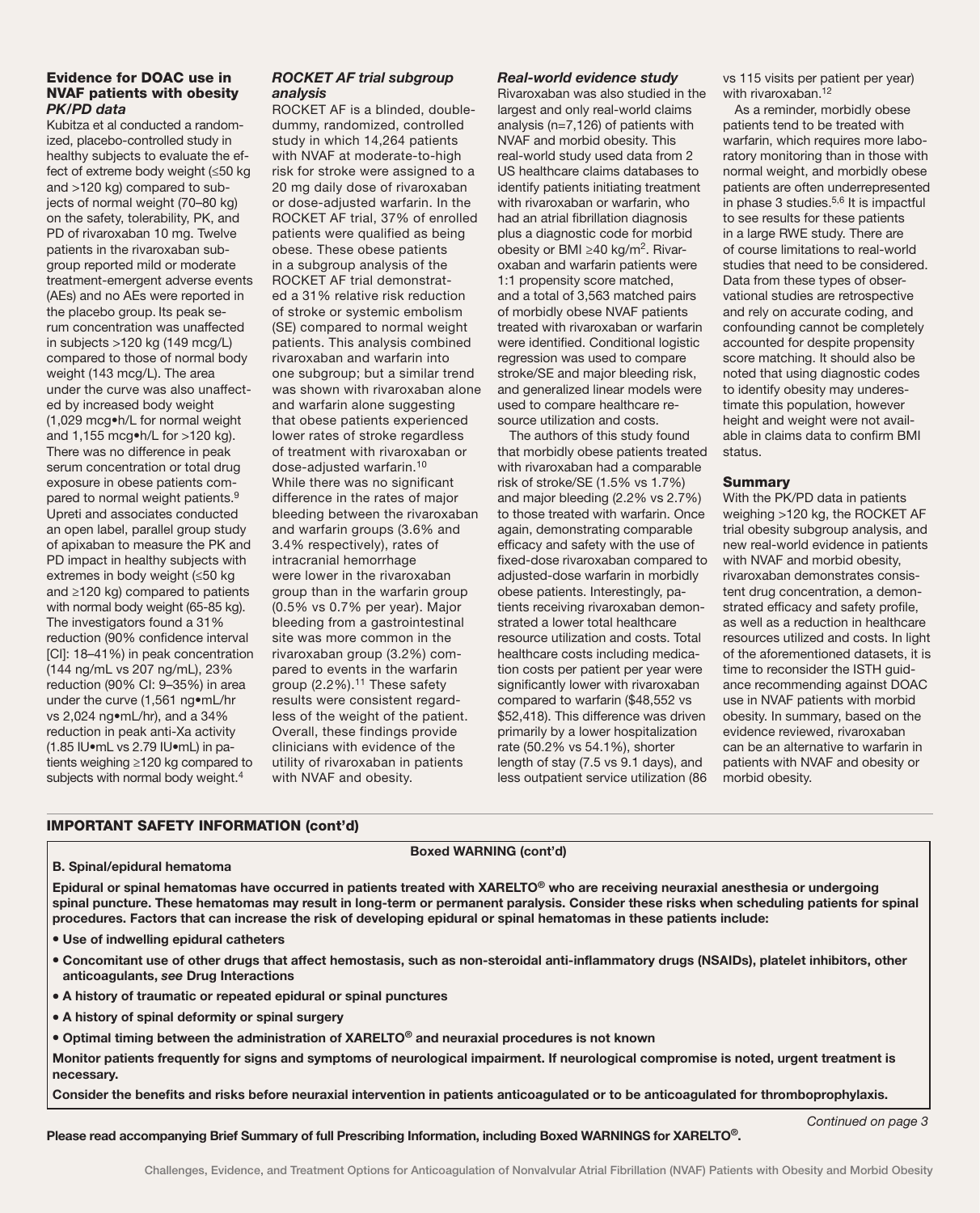#### IMPORTANT SAFETY INFORMATION (cont'd)

CONTRAINDICATIONS

#### • Active pathological bleeding

• Severe hypersensitivity reaction to XARELTO<sup>®</sup> (eg, anaphylactic reactions)

#### WARNINGS AND PRECAUTIONS

- Increased Risk of Thrombotic Events after Premature Discontinuation: Premature discontinuation of any oral anticoagulant, including XARELTO®, in the absence of adequate alternative anticoagulation increases the risk of thrombotic events. An increased rate of stroke was observed during the transition from XARELTO<sup>®</sup> to warfarin in clinical trials in atrial fibrillation patients. If XARELTO<sup>®</sup> is discontinued for a reason other than pathological bleeding or completion of a course of therapy, consider coverage with another anticoagulant.
- . Risk of Bleeding: XARELTO® increases the risk of bleeding and can cause serious or fatal bleeding. Promptly evaluate any signs or symptoms of blood loss and consider the need for blood replacement. Discontinue in patients with active pathological hemorrhage.
- An agent to reverse the anti-factor Xa activity of rivaroxaban is available. Because of high plasma protein binding, rivaroxaban is not dialyzable.
- Concomitant use of other drugs that impair hemostasis increases risk of bleeding. These include aspirin, P2Y<sub>12</sub> platelet inhibitors, dual antiplatelet therapy, other antithrombotic agents, fibrinolytic therapy, NSAIDs, selective serotonin reuptake inhibitors (SSRIs), and serotonin norepinephrine reuptake inhibitors (SNRIs).
- Risk of Hemorrhage in Acutely III Medical Patients at High Risk of Bleeding: Acutely ill medical patients with the following conditions are at increased risk of bleeding with the use of XARELTO<sup>®</sup> for primary VTE prophylaxis: history of bronchiectasis, pulmonary cavitation, or pulmonary hemorrhage; active cancer (ie, undergoing acute, in-hospital cancer treatment); active gastroduodenal ulcer or history of bleeding in the three months prior to treatment; or dual antiplatelet therapy. XARELTO® is not for use for primary VTE prophylaxis in these hospitalized, acutely ill medical patients at high risk of bleeding.
- **Spinal/Epidural Anesthesia or Puncture:** When neuraxial anesthesia (spinal/epidural anesthesia) or spinal puncture is employed, patients treated with anticoagulant agents for prevention of thromboembolic complications are at risk of developing an epidural or spinal hematoma, which can result in long-term or permanent paralysis. To reduce the potential risk of bleeding associated with concurrent use of XARELTO® and epidural or spinal anesthesia/analgesia or spinal puncture, consider the pharmacokinetic profile of XARELTO®. Placement or removal of an epidural catheter or lumbar puncture is best performed when the anticoagulant effect of XARELTO® is low; however, the exact timing to reach a sufficiently low anticoagulant effect in each patient is not known. An indwelling epidural or intrathecal catheter should not be removed before at least 2 half-lives have elapsed (ie, 18 hours in young patients aged 20 to 45 years and 26 hours in elderly patients aged 60 to 76 years), after the last administration of XARELTO®. The next dose should not be administered earlier than 6 hours after the removal of the catheter. If traumatic puncture occurs, delay the administration of XARELTO® for 24 hours. Monitor frequently to detect signs or symptoms of neurological impairment, such as midline back pain, sensory and motor deficits (numbness, tingling, or weakness in lower limbs), or bowel and/or bladder dysfunction. Instruct patients to immediately report any of the above signs or symptoms. If signs or symptoms of spinal hematoma are suspected, initiate urgent diagnosis and treatment including consideration for spinal cord decompression even though such treatment may not prevent or reverse neurological sequelae.

#### • Use in Patients with Renal Impairment:

- Nonvalvular Atrial Fibrillation: Periodically assess renal function as clinically indicated (ie, more frequently in situations in which renal function may decline) and adjust therapy accordingly. Consider dose adjustment or discontinuation in patients who develop acute renal failure while on XARELTO®. Clinical efficacy and safety studies with XARELTO® did not enroll patients with CrCl <30 mL/min or end-stage renal disease (ESRD) on dialysis.
- Treatment of Deep Vein Thrombosis (DVT), Pulmonary Embolism (PE), and Reduction in the Risk of Recurrence of DVT and of PE: In patients with CrCl <30 mL/min, rivaroxaban exposure and pharmacodynamic effects are increased compared to patients with normal renal function. There are limited clinical data in patients with CrCl 15 to <30 mL/min; therefore, observe closely and promptly evaluate any signs or symptoms of blood loss in these patients. There are no clinical data in patients with CrCl <15 mL/min (including patients on dialysis); therefore, avoid the use of XARELTO® in these patients. Discontinue XARELTO® in patients who develop acute renal failure while on treatment.
- Prophylaxis of Deep Vein Thrombosis Following Hip or Knee Replacement Surgery: In patients with CrCl <30 mL/min, rivaroxaban exposure and pharmacodynamic effects are increased compared to patients with normal renal function. There are limited clinical data in patients with CrCl 15 to <30 mL/min; therefore, observe closely and promptly evaluate signs or symptoms of blood loss in these patients. There are no clinical data in patients with CrCl <15 mL/min (including patients on dialysis); therefore avoid the use of XARELTO® in these patients. Discontinue XARELTO® in patients who develop acute renal failure while on treatment.
- Prophylaxis of Venous Thromboembolism in Acutely Ill Medical Patients at Risk for Thromboembolic Complications Not at High Risk of Bleeding: In patients with CrCl <30 mL/min, rivaroxaban exposure and pharmacodynamic effects are increased compared to patients with normal renal function. There are limited clinical data in patients with CrCl 15 to <30 mL/min; therefore, observe closely and promptly evaluate any signs or symptoms of blood loss in these patients. There are no clinical data in patients with CrCl <15 mL/min (including patients on dialysis); therefore, avoid the use of XARELTO<sup>®</sup> in these patients. Discontinue XARELTO<sup>®</sup> in patients who develop acute renal failure while on treatment.
- Reduction of Risk of Major Cardiovascular Events in Patients with Chronic CAD or PAD: For patients with CrCl <15 mL/min, no data are available, and limited data are available for patients with a CrCl of 15 to 30 mL/min. In patients with CrCl <30 mL/min, a dose of 2.5 mg XARELTO® twice daily is expected to give an exposure similar to that in patients with moderate renal impairment (CrCl 30 to <50 mL/min), whose efficacy and safety outcomes were similar to those with preserved renal function. Clinical efficacy and safety studies with XARELTO<sup>®</sup> did not enroll patients with end-stage renal disease (ESRD) on dialysis.
- . Use in Patients with Hepatic Impairment: No clinical data are available for patients with severe hepatic impairment. Avoid use in patients with moderate (Child-Pugh B) and severe (Child-Pugh C) hepatic impairment or with any hepatic disease associated with coagulopathy, since drug exposure and bleeding risk may be increased.
- Use with P-gp and Strong CYP3A Inhibitors or Inducers: Avoid concomitant use of XARELTO® with known combined P-gp and strong CYP3A inhibitors or inducers.
- Risk of Pregnancy-Related Hemorrhage: In pregnant women, XARELTO® should be used only if the potential benefit justifies the potential risk to the mother and fetus. XARELTO<sup>®</sup> dosing in pregnancy has not been studied. The anticoagulant effect of XARELTO<sup>®</sup> cannot be monitored with standard laboratory testing. Promptly evaluate signs or symptoms suggesting blood loss (eg, a drop in hemoglobin and/or hematocrit, hypotension, or fetal distress).

Please read accompanying Brief Summary of full Prescribing Information, including Boxed WARNINGS for XARELTO®.